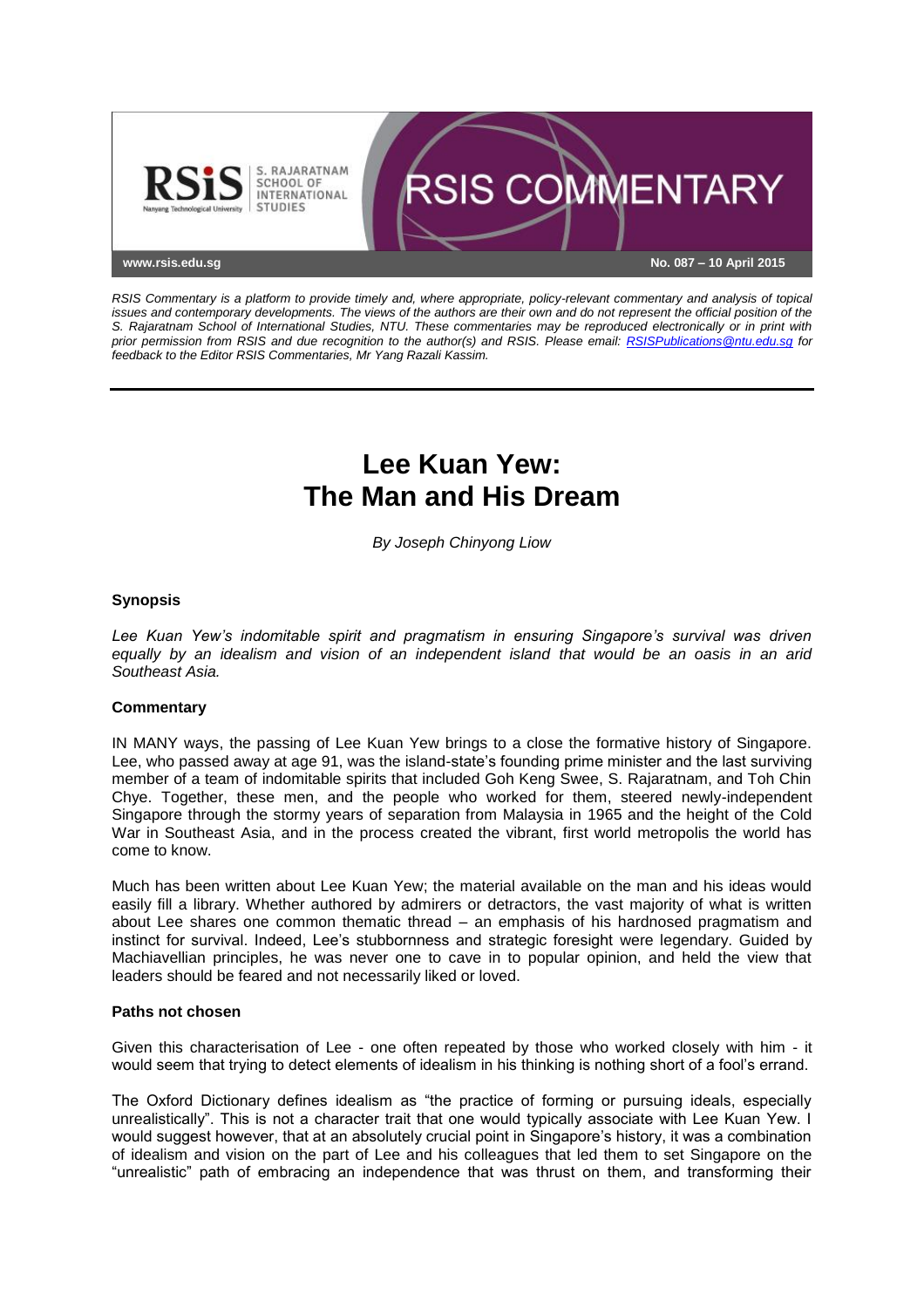island within a generation from a declining regional entrepôt into a renowned international centre for manufacturing, technology and financial services.

When Singapore was booted out of the Federation of Malaysia on 9 August 1965 and left to fend for itself, what it needed was not a hardnosed pragmatist, but an idealist with a vision of an independent Singapore that would stand out from its neighbours, all bogged down in the dire conditions that defined Cold War Southeast Asia.

On that fateful day in 1965 – neither the time nor the circumstance of its own choosing – Singapore found itself in an exceedingly hostile strategic environment. A few hours after separation was announced, Malay ultranationalists from Malaysia, keen to take Lee to task for his audacity in questioning Malay supremacy in the country, were already talking about retaking Singapore. Across the Strait of Malacca, Indonesian President Sukarno's Confrontation policy was still in place, aimed not only at Malaysia but Singapore as well. Further north, the Vietnam War was on the verge of escalating.

In essence, as the Cold War was raging, Southeast Asia was bearing the brunt of its "hot" elements, and the Domino Theory articulated a very plausible strategic outcome for the non-communist states in the region, particularly given concerns of Soviet-Chinese collusion (the Sino-Soviet split was not known to the outside world at the time).

### **Daring to dream**

It is easy in hindsight to say that Lee and his compatriots had no choice but to set Singapore on the course of independence. But this claim downplays the seriousness of what confronted Singapore at the time, how carefully alternatives had to be pondered before a path was chosen, and the vision and idealism involved in imagining a course after independence.

Given the strategic circumstances, could the "pragmatist" Lee have chosen to pull his punches during the merger with Malaysia, rather than spend those two years (1963-1965) promoting an alternative social-political-economic order to Malay supremacy, so as to secure Singapore's immediate viability as a political and economic entity as part of Malaysia?

After Separation, could Singapore not have become a satellite of the United States the way South Vietnam was, or a treaty ally like the Philippines? Could it not have chosen the path of "Finlandisation" in order to blunt any potential Malaysian or Indonesian aggression?

All this may seem unrealistic, even ludicrous, in hindsight. But back then, it would not at all have been beyond the pale. In fact, if we consider the policies that smaller states chose during this period -Cambodia, for instance - it could even be argued that any of these postures would be more "realistic" and "pragmatic" than the small island-state of Singapore, without natural resources or a hinterland and vulnerable to ethnic tension, staying independent and on its own. Lee himself said that Singapore was an "improbable, unlikely nation."

### **Pragmatism to keep the dream alive**

But, as we know, Lee Kuan Yew and his colleagues decided to go it alone, against all odds, and Lee's adroit manoeuvering between the United States and the People's Republic of China during those Cold War years eventually ensured that Singapore was able to keep a necessary distance from either camp.

Yet it was Lee's idealistic vision – and those of his colleagues as well - in those early weeks and months of independence that dared to dream a dream that was not dictated by the strategic circumstances. Not only that, it was their idealism that inspired those who chose to remain on the island to believe in the vision that Lee and his colleagues had for a sovereign and successful Singapore.

Doubtless, pragmatism was required in order to keep the dream alive. Lee would go on to develop an international reputation as a politician of singular intellectual ability and fearsome personality, commanding more respect than affection. But back in early August 1965, the dream of a successful,